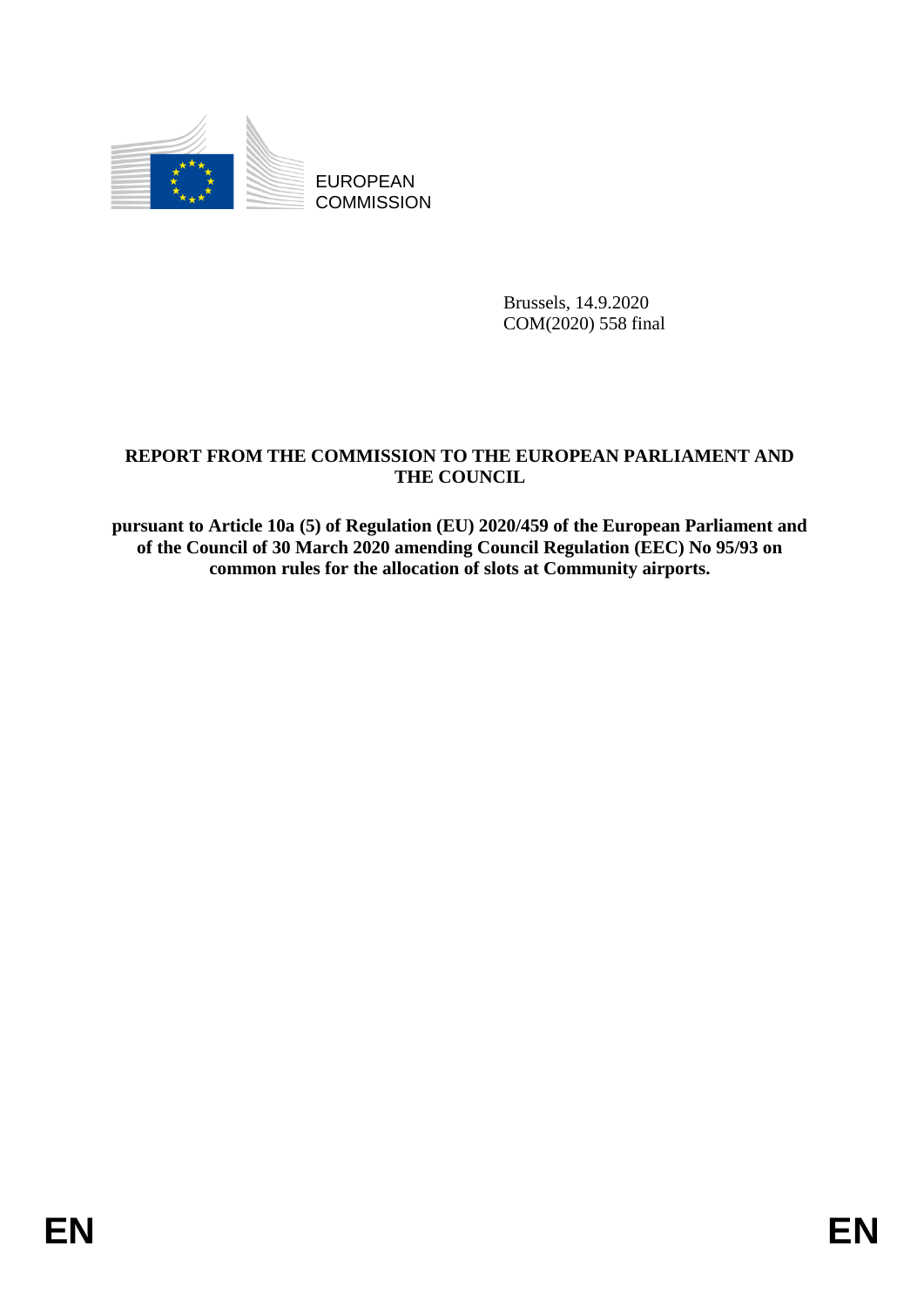### **TABLE OF CONTENTS**

| 2. |                                                          |                                                                                      |  |
|----|----------------------------------------------------------|--------------------------------------------------------------------------------------|--|
|    | a.                                                       | Reduction in the level of air traffic between 2019 and 2020 (corresponding period) 3 |  |
|    | $\mathbf{b}$ .                                           |                                                                                      |  |
|    | $c_{\cdot}$                                              |                                                                                      |  |
| 3. | MAINTAINING THE BEST POSSIBLE USE OF AIRPORT CAPACITY  8 |                                                                                      |  |
|    |                                                          |                                                                                      |  |
|    |                                                          |                                                                                      |  |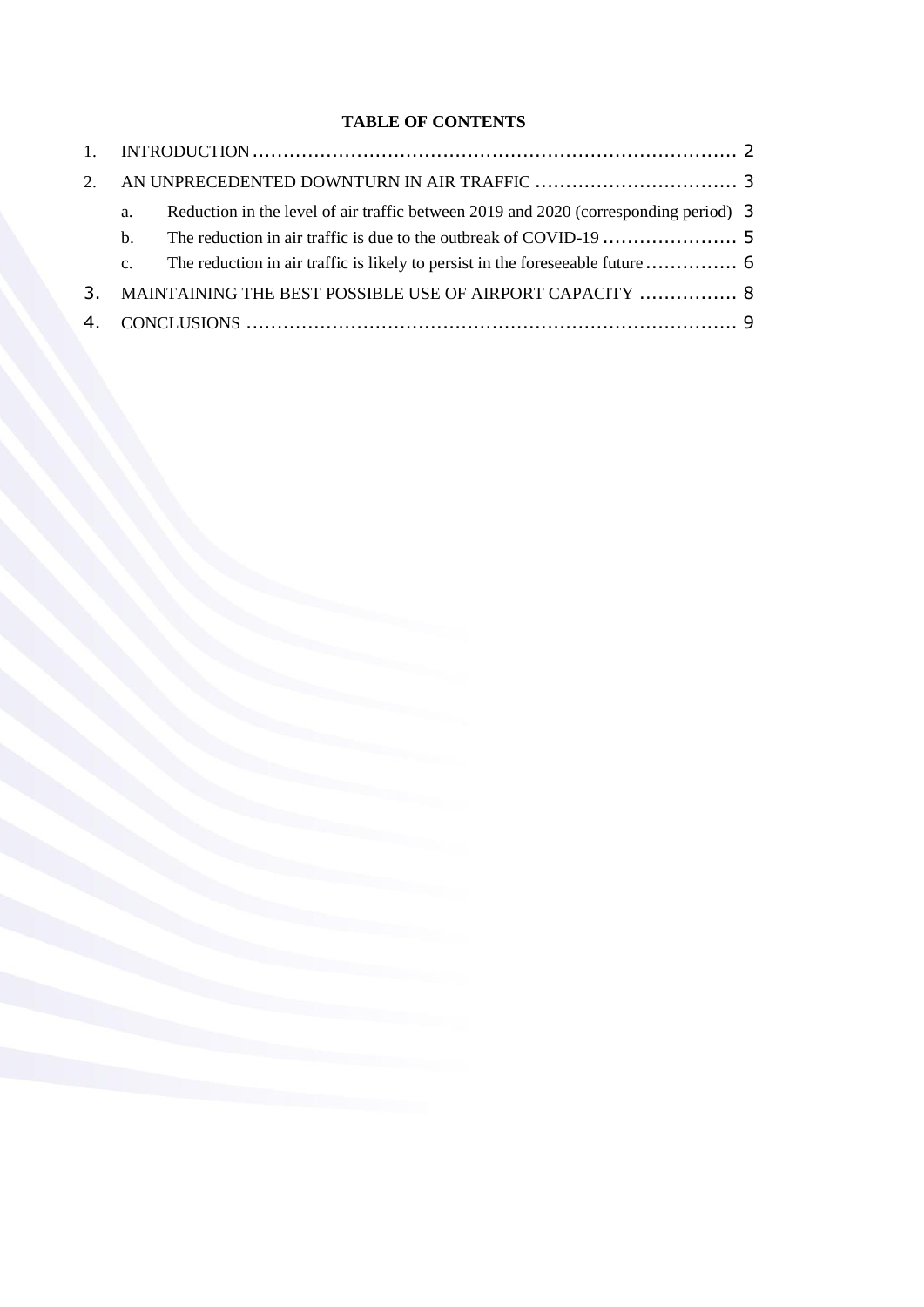## 1. Introduction

Since the beginning of 2020, the COVID-19 pandemic has had a profound negative impact on air transport in Europe and worldwide. In June 2020, IATA announced that it expected airlines to suffer an unprecedented net loss of \$83.4 billion  $(3.2\%$  net margin) in  $2020$ .<sup>1</sup> The resulting health protection measures and travel restrictions introduced by EU Member States and third countries in response to the pandemic have heavily depressed consumer demand and confidence which in turn led to a record and enduring drop in air traffic in the European Union. $<sup>2</sup>$  The number of flights operated</sup> in European airspace fell by up to 90% in March-April 2020 compared to the same period in 2019.<sup>3</sup> Europe's airports still handled over 5 million passengers on 1 March 2020 but that number had reduced to just 174,000 by 31 March 2020 (down -97.1% compared to the same day in 2019). On 26 July 2020 the figure was  $-72\%$  compared to the same day in 2019<sup>4</sup>.

On 30 March 2020, the EU adopted Regulation (EU) 2020/459 amending Regulation (EEC) No 95/93 (Slot Regulation) to provide airlines with relief from the so-called "use-it-or-lose-it" rule. Under Article 8(2) of the Slot Regulation, read in conjunction with Article 10(2), air carriers must use at least 80% of a slot series allocated to them, or lose historical precedence for these slots. The amendment waives the usage requirement for part of the 2019/2020 winter scheduling season and for the 2020 summer scheduling season, which runs until 24 October 2020. The aim of the amendment was to protect the financial health of air carriers and avoid the negative environmental impact of empty or largely-empty flights operated only for the purpose of maintaining underlying airport slots. The amendment allows the Commission until 2 April 2021 to extend the duration of the waiver by one or more delegated acts.

Pursuant to Article 10a(5) of the Slot Regulation, the Commission should continuously monitor the air traffic and COVID-19 situation in order to address the criteria set out in Article 10a(4), notably:

- A reduction in the level of air traffic between 2019 and 2020 (corresponding period);
- The reduction in air traffic is due to the outbreak of COVID-19
- The reduction in air traffic is likely to persist in the foreseeable future

According to the same article , based on the information available to it, the Commission is to present a summary report to the European Parliament and to the Council by 15 September 2020 and, if necessary, is to adopt a delegated act extending the duration of the waiver.

This summary report assesses the situation based on data gathered from EUROCONTROL, a sample of airlines representing 70% of total traffic in the EU, slot-coordinators and travel agents; and on information from the European Center for Disease Control (ECDC), the World Health Organisation

<u>.</u>

<sup>1</sup> Economic Performance of the Airline Industry – Jun 2020

<sup>&</sup>lt;sup>2</sup> The World Health Organisation declared it a "Public Health Emergency of International Concern" on 30 January and a pandemic on 11 March [https://www.who.int/news-room/detail/30-01-2020-statement-on-the-second-meeting-of-the](https://www.who.int/news-room/detail/30-01-2020-statement-on-the-second-meeting-of-the-international-health-regulations-(2005)-emergency-committee-regarding-the-outbreak-of-novel-coronavirus-(2019-ncov))[international-health-regulations-\(2005\)-emergency-committee-regarding-the-outbreak-of-novel-coronavirus-\(2019-ncov\)](https://www.who.int/news-room/detail/30-01-2020-statement-on-the-second-meeting-of-the-international-health-regulations-(2005)-emergency-committee-regarding-the-outbreak-of-novel-coronavirus-(2019-ncov)) and [https://www.who.int/dg/speeches/detail/who-director-general-s-opening-remarks-at-the-media-briefing-on-covid-19-](https://www.who.int/dg/speeches/detail/who-director-general-s-opening-remarks-at-the-media-briefing-on-covid-19---11-march-2020) [--11-march-2020](https://www.who.int/dg/speeches/detail/who-director-general-s-opening-remarks-at-the-media-briefing-on-covid-19---11-march-2020)

<sup>&</sup>lt;sup>3</sup> [https://www.eurocontrol.int/sites/default/files/2020-04/draft-performance-review-report-prr2019.pdf;](https://www.eurocontrol.int/sites/default/files/2020-04/draft-performance-review-report-prr2019.pdf) Cargo traffic also plummeted: IATA reported a 27,7% decrease in global cargo tonne kilometres between April 2019 and April 2020 (Alan Dron, Aviation Daily, 4 June 2020).

<sup>4</sup> https://www.aci-europe.org/european-airports-passenger-traffic-1-march-26-july-2020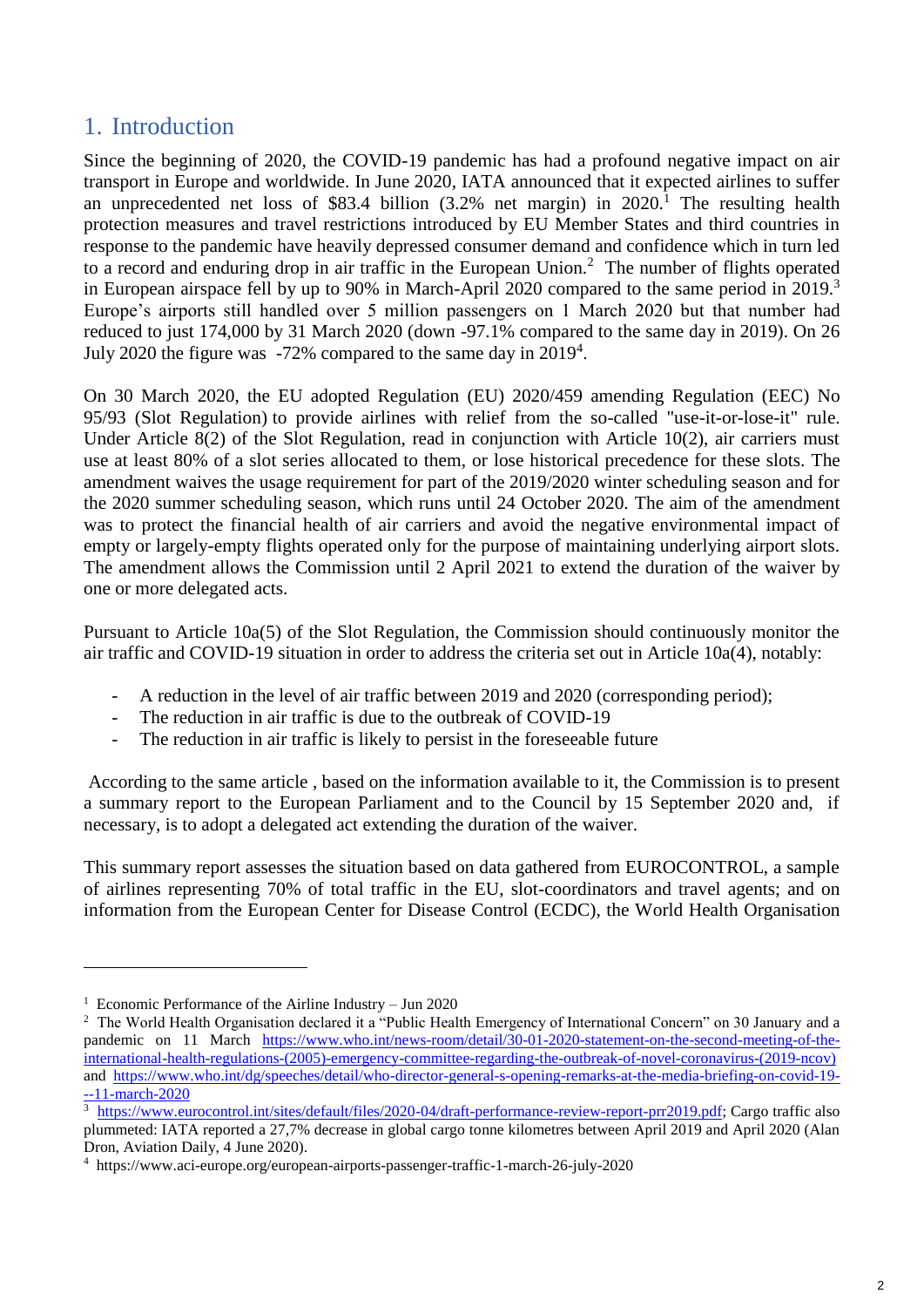(WHO) and Member States on the epidemiological situation and forecast, and on containment measures taken.

# 2. An unprecedented downturn in air traffic

#### **a. Reduction in the level of air traffic between 2019 and 2020 (corresponding period)**

For the purpose of this report, data on air traffic levels, slot use, load factor, and cancelled flights in a given week of 2020 have been compared to the same week of 2019.

Eurocontrol data sets the start of the downturn of traffic in the EEA in week 11 with a drop of 17% compared to the same week in 2019. This continued to fall quickly to a 59% and 82% decrease compared to 2019 in weeks 12 and 13 respectively. The lowest points were recorded in weeks 15 and 16 (89% decrease). Afterwards traffic started to gradually pick up, but was still only at 26% of 2019 levels as of 22 June 2020 (week 26), a 74% of drop in trafic compared to the previous year. By mid-August 2020 traffic was still down -47 % compared to the same period in 2019.



*(source: Eurocontrol)*

As a result of the drop in traffic, the slot utilisation rate dropped sharply (figure 1.3) and flight cancellations soared (figure 1.2) compared to the same period in 2019. From week 11 onwards, a steep decrease in slot utilisation can be witnessed, which stabilised at a very low level from week 14 onwards and remains below 20%. Flight cancellations pick up from week 9 and increase at a steeper rate from week 11.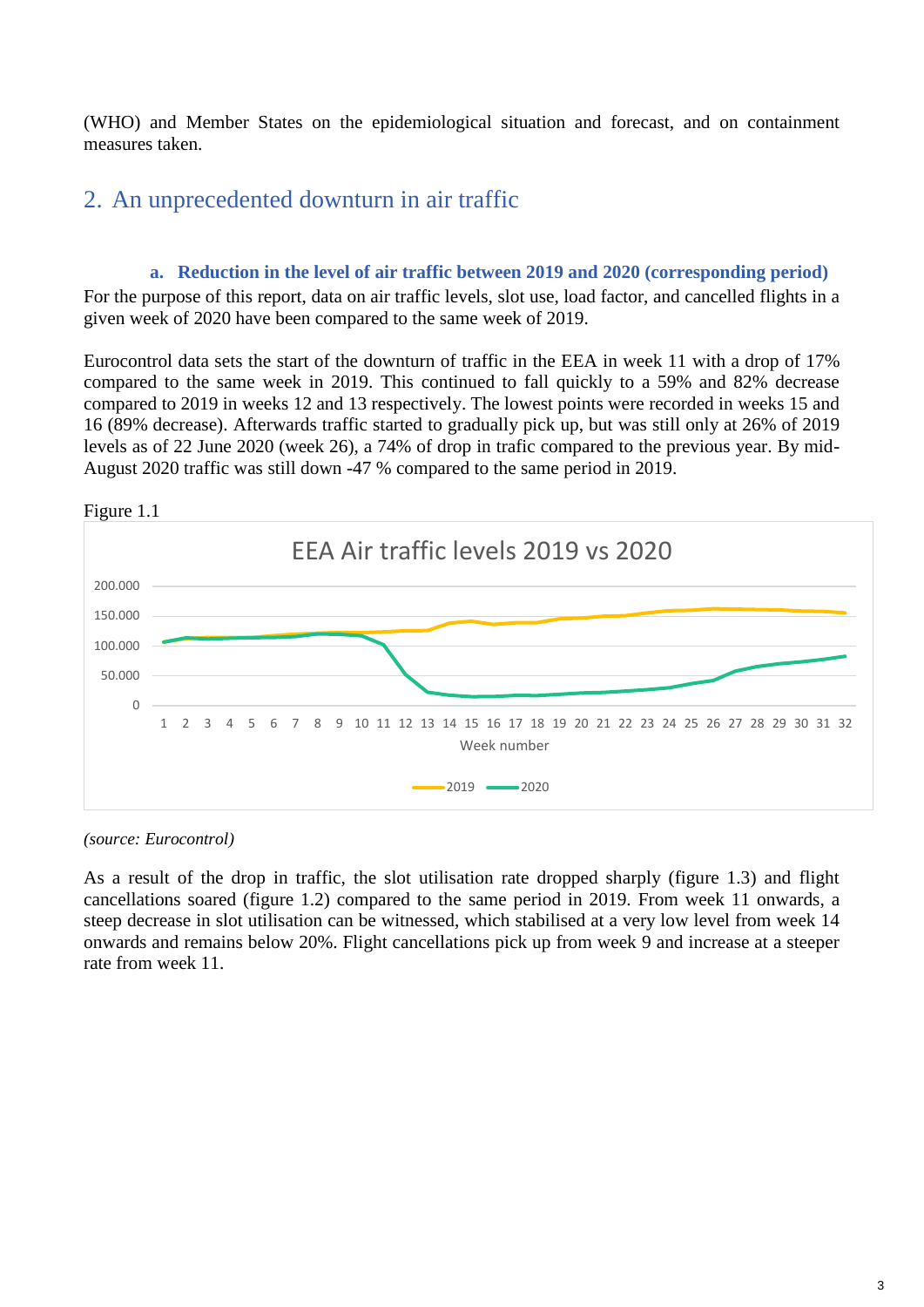



*Source (figure 1.2 and 1.3): Data collected by the Commission from air carriers*<sup>5</sup>

Meanwhile, the average load factor for 10 European air carriers which have provided the Commission with data dropped from 80% in week 9 to 26% in week 15. Not only do air carriers fly less, but the few remaining flights remain underbooked. By week 23 when intra-EU air travel had been reopened to a significant extent, the average load factor recovered to 44% and during mid-August went up to 56%. During the same week in 2019, the average load factor of the same air carriers ranged from 75% (week 4) to 89% (week 26).



*Figure 1.4*

1

*Source: Data collected by the Commission from air carriers<sup>6</sup>*

<sup>&</sup>lt;sup>5</sup> 9 major European air carriers (legacy, low-cost and regional) provided the Commission with the dataset on slot use. Figures refer to the number of slots operated compared to slots held before the start of the season (Historic Baseline Date). 10 major European air carriers (legacy, low-cost and regional) provided the Commission with the dataset on cancelled flights.

<sup>6</sup> 10 major European air carriers (legacy, low-cost and regional) provided the Commission with the dataset on load factors.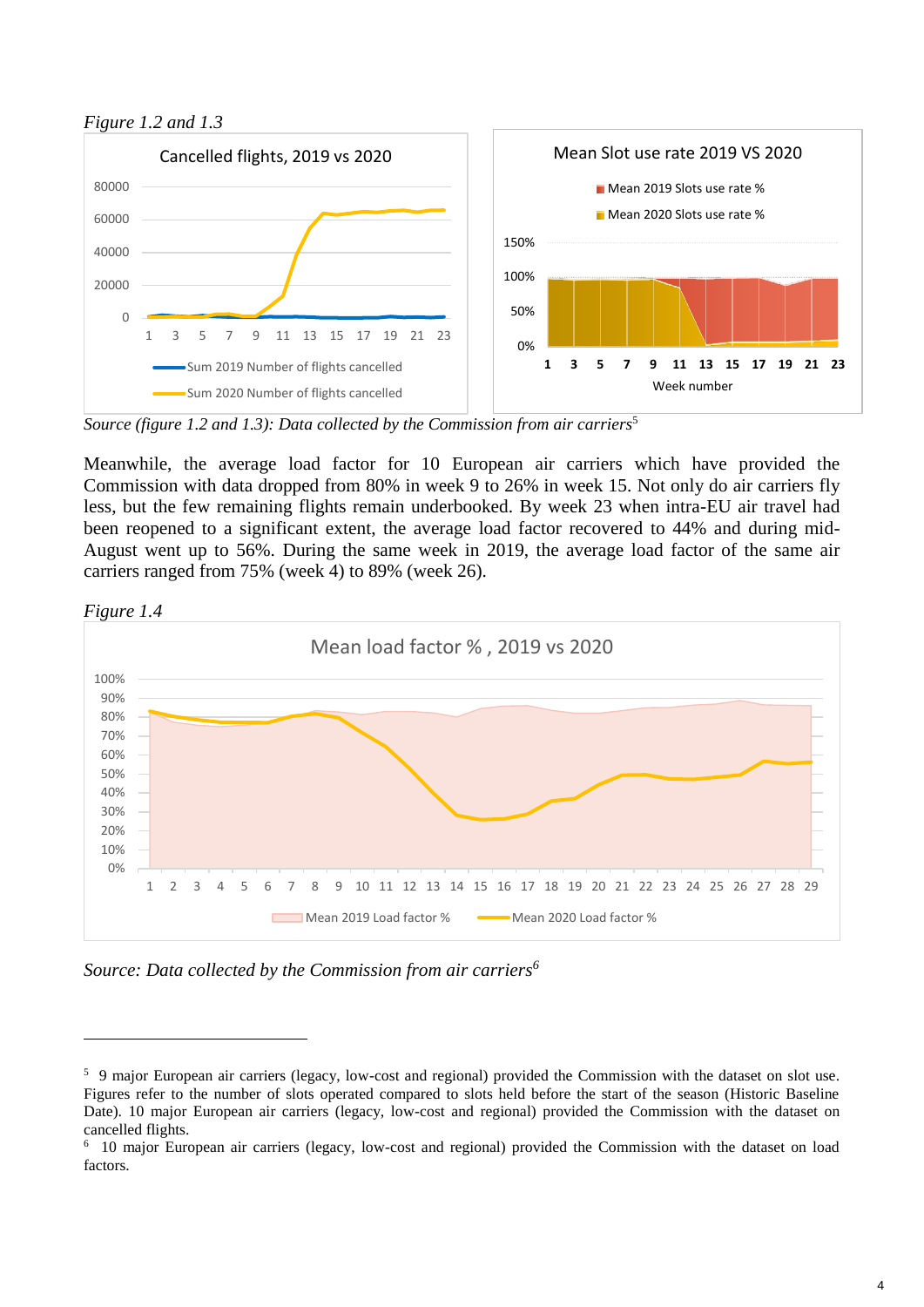#### **b. The reduction in air traffic is due to the outbreak of COVID-19**

COVID-19 has spread across the globe with cases on five continents. While travel restrictions are generally not seen by the WHO and ECDC as the most effective way of countering a pandemic, both the WHO together with the International Civil Aviation Organisation (ICAO) and the ECDC have suggested that short-term travel restrictions can contribute to the containment of the outbreak.<sup>7</sup> Many countries responded to the COVID-19 outbreak by introducing flight bans and travel restrictions, some of which are still in effect today.<sup>8</sup> This has severely impacted international air travel as restrictions authorising only "essential travel" suppress demand to a level where most routes can no longer be operated commercially.<sup>9</sup>

Intra-EU flight bans have been justified by Member States as a measure to contain the spread of COVID-19, concerns that measures adopted by some countries proved not to be efficient enough, and WHO and ECDC statistical data on the number of new cases.<sup>10</sup> The scope of travel and flight bans varied.<sup>11</sup> In order to promote the continued operation of cargo services, the Commission introduced guidelines for facilitating air cargo operations during the COVID-19 pandemic.<sup>12</sup> The peak of the flight bans between Member States was recorded during the period 20 March - 26 March 2020, during which 20 Member States had introduced flight bans.<sup>13</sup> Thereafter, there has been a slow reduction, on 31<sup>st</sup> March 16 Member States had flight bans and on 6 April, 14 Member States. As of 7 July, 7 Member States have flight bans towards a few specific countries which have a higher rate of COVID-19 cases.<sup>14</sup>

Regarding extra-EU flights, on 16 March 2020, the Commission adopted a Communication<sup>15</sup> recommending a temporary restriction of non-essential travel from third countries into the EU+ area<sup>16</sup> for one month. On 17 March 2020, the Heads of State or Government of the EU agreed to implement the temporary restriction of non-essential travel. The four Schengen Associated States also implemented it. This restriction has since then been prolonged several times.

Beyond the regulatory environment, consumer confidence is a key pandemic-related factor affecting traffic levels and suggesting a link between a decrease in air traffic and the outbreak of COVID-19. There is not much data on this yet. The Irish Central Statistics Office conducted a survey on

<u>.</u>

<sup>7</sup>[https://www.icao.int/Security/COVID-19/Pages/default.aspx,](https://www.icao.int/Security/COVID-19/Pages/default.aspx) 

https://www.ecdc.europa.eu/sites/default/files/documents/Considerations-related-to-measures-for-travellers-reducespread-COVID-19-in-EUEEA.pdf

<sup>&</sup>lt;sup>8</sup> Regarding long-term travel restrictions, these are normally not effective once appropriate containment measures are in

place<br><sup>9</sup> Demonstrated by the drop in traffic described in section a. and the reason the waiver was introduced in the first place.

 $10$  ICAO requires travel restrictions that have significant effects on international air transport to be notified to the WHO. In the EU, Regulation 1008/2008 requires intra EEA flight bans to be notified to other Member States and the Commission. They must be proportionate, non-discriminatory and justified.

<sup>&</sup>lt;sup>11</sup> Bans could be directed at single or multiple Member States, they could cover all flights, or all flights excluding repatriation, cargo, state flights etc.

<sup>&</sup>lt;sup>12</sup> European Commission Guidelines: Facilitating Air Cargo Operations during COVID-19 Outbreak, adopted 26 March 2020.https://eur-lex.europa.eu/legal-content/EN/TXT/?qid=1597918301932&uri=CELEX%3A52020XC0327%2803%29 <sup>13</sup> The restrictions could also include prohibitions for flights to/from non-EEA countries.

<sup>&</sup>lt;sup>14</sup> Information on the current status of flight bans can be found here: [https://ec.europa.eu/transport/coronavirus](https://ec.europa.eu/transport/coronavirus-response_en?modes=3845&category=3800)[response\\_en?modes=3845&category=3800](https://ec.europa.eu/transport/coronavirus-response_en?modes=3845&category=3800)

<sup>15</sup> COM(2020) 115, 16 March 2020.

<sup>16</sup> The "EU+ area" includes all Schengen Member States (including Bulgaria, Croatia, Cyprus and Romania), as well as the four Schengen Associated States.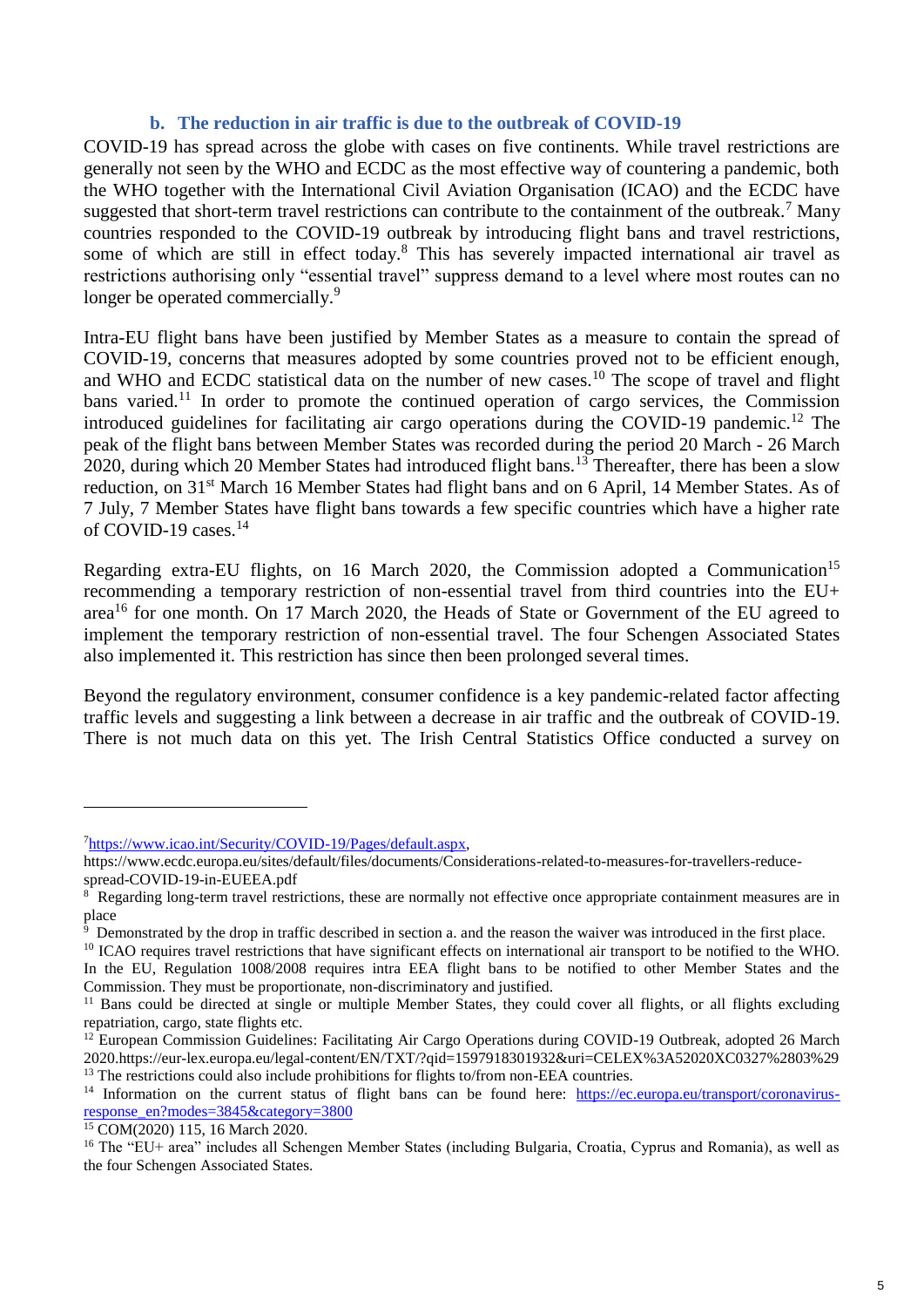passenger confidence to travel by plane. Almost four in five (78.0%) respondents reported feeling "uncomfortable" or "very uncomfortable" with the prospect of taking an international trip by plane.<sup>17</sup>

IATA's regularly published economic reports on the crisis show that since February 2020 year-onyear, bookings fell at an increasing rate until about mid-April. Since then, they have recovered somewhat but remain down 82% as of the end of June 2020. There appears to be a correlation between the increase in new cases and the decrease in bookings.<sup>18</sup> In addition, IATA has been commissioning regular surveys on passenger confidence since the outbreak of COVID-19. In April, around 60% of respondents indicated that they would be likely to return to travel within a few months of the pandemic having subsided. In June, this figure had slipped to 45%. Respondents indicate they would wait 6 months to a year before returning to travel. Therefore, the lack of consumer confidence is expected to continue for the months to come.

The foregoing shows a strong link between the drop in air traffic and the outbreak of COVID-19.

#### **c. The reduction in air traffic is likely to persist in the foreseeable future**

In the current circumstances, stable predictions of the evolution of traffic levels are difficult. Scenarios developed by  $EUROCONTROL^{19}$  (depending on a coordinated<sup>20</sup> or uncoordinated approach to recovery respectively) estimate, under the more optimistic, coordinated approach scenario, air traffic levels to gradually pick up from their lowest point in April 2020 to a 50% decrease in August 2020 compared with August 2019, and a 15% decrease in February 2021 compared to February 2020. As of 30 July, IATA in its economic forecast expects revenue passenger kilometres  $(RPKs)^{21}$  to decline by a little more than 60% in 2020 compared to 2019, with a return to pre -COVID levels not occurring before 2024.<sup>22</sup>

Factors that will have an impact on how air traffic levels evolve are travel restrictions, consumer booking patterns, and regulatory health measures imposed on the industry. These are closely linked to the possibility of a resurgence of cases and the absence for the time being of a vaccine. All forecasts are tainted by a high degree of uncertainty.

Regarding travel restrictions, as described in section b, the number of intra-EU flight bans is currently decreasing. The Commission recommended Schengen Member States and Schengen Associated States to lift internal border controls by 15 June 2020, which resulted in commercial schedules passenger traffic picking up (see Figure 1.1). From 1 July on, a Council Recommendation advised the authorisation of non-essential travel to and from an initial list of third countries, to be reviewed regularly. However, while a continued improvement in air traffic is expected over the

1

<sup>17</sup>[https://www.cso.ie/en/releasesandpublications/ep/p-sic19cler/socialimpactofcovid-](https://www.cso.ie/en/releasesandpublications/ep/p-sic19cler/socialimpactofcovid-19surveyjune2020measuringcomfortlevelsaroundtheeasingofrestrictions/)

[<sup>19</sup>surveyjune2020measuringcomfortlevelsaroundtheeasingofrestrictions/](https://www.cso.ie/en/releasesandpublications/ep/p-sic19cler/socialimpactofcovid-19surveyjune2020measuringcomfortlevelsaroundtheeasingofrestrictions/) To be noted that Ireland has a quarantine in place for all international travellers arriving in Ireland. This has an impact on the public's perception of the safety of flying.

<sup>&</sup>lt;sup>18</sup> <https://www.iata.org/en/iata-repository/publications/economic-reports/Flexibility-will-be-critical-to-restart/> slide 4.

<sup>&</sup>lt;sup>19</sup> https://www.eurocontrol.int/sites/default/files/2020-04/eurocontrol-aviation-recovery-factsheet-27042020.pdf

<sup>&</sup>lt;sup>20</sup> The 'Coordinated Measures' Scenario is based on there being a common approach to putting in place operational procedures and lifting national restrictions. The 'Uncoordinated Measures' Scenario assumes that this common approach does not materialise.

<sup>&</sup>lt;sup>21</sup> Revenue passenger kilometres means a sum of the products obtained by multiplying the number of revenue passengers carried on each flight stage by the stage distance. The resultant figure is equal to the number of kilometres travelled by all revenue passengers. https://ext.eurocontrol.int/lexicon/index.php/Revenue\_passenger-kilometres

<sup>22</sup> https://www.iata.org/en/iata-repository/publications/economic-reports/Five-years-to-return-to-the-pre-pandemic-levelof-passenger-demand/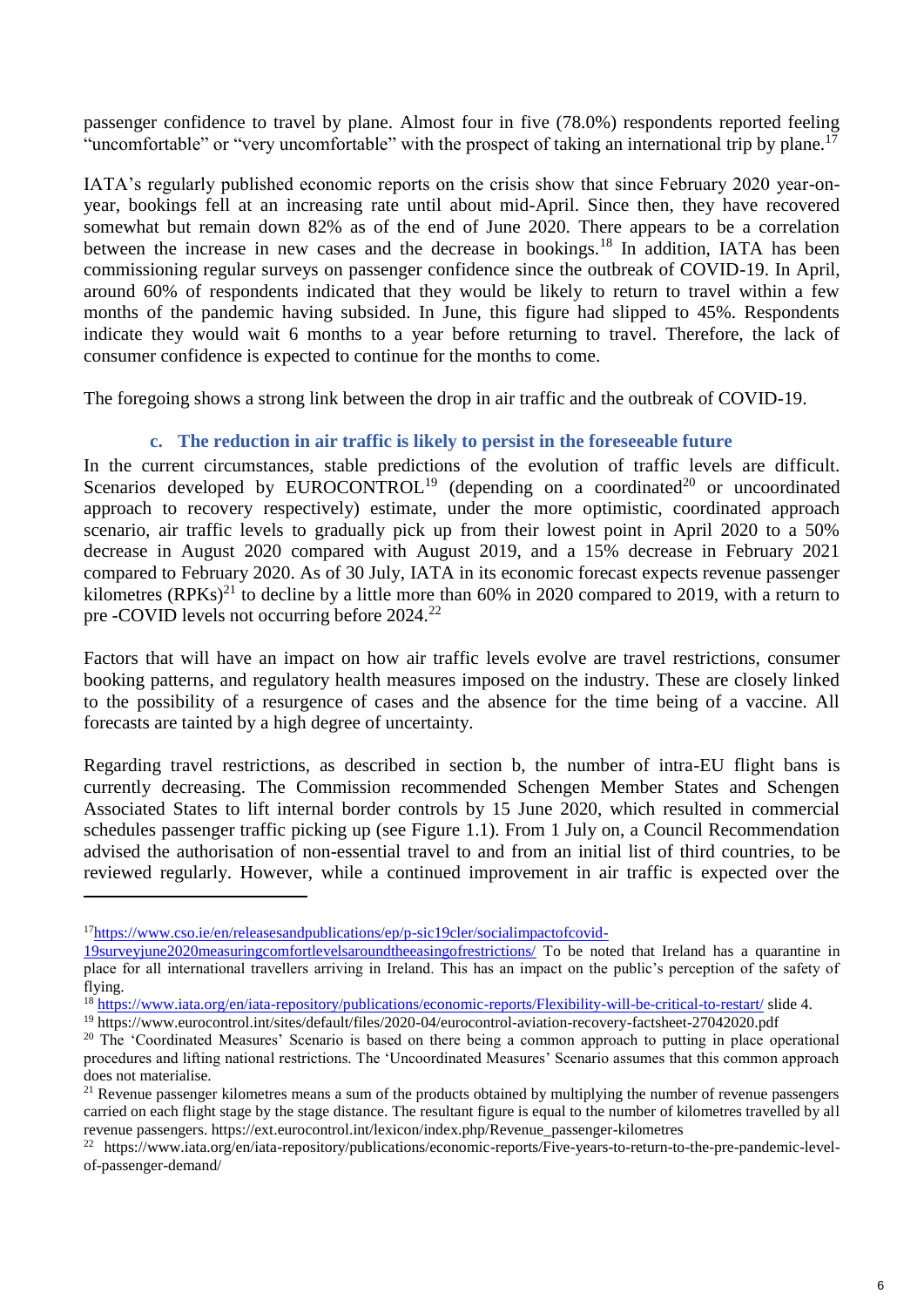European summer period due to restrictions being lifted, a second wave of cases, as has been witnessed in the People's Republic of China and several locations in the EU, may induce a renewed decrease in air traffic. Indeed, while decreasing trends in disease incidence are being observed in Europe overall<sup>23</sup>, there is still community transmission reported in most EU/EEA countries and some are experiencing a resurgence of cases or large localised outbreaks.<sup>24</sup> There is also a historic precedent on pandemics developing in several waves. This may lead to bans being reinstated and air traffic decreasing.

Regarding future demand for air traffic and consumer confidence, stakeholders contacted by the Commission (airlines, travel agents, computer reservation systems) stated that it is very difficult to make projections beyond the winter 2020/2021 scheduling season. While pre-COVID-19 airlines may already be able to offer schedules for the year ahead, airlines are currently facing difficulties in predicting schedules for the upcoming season. Airlines are keeping flight schedules under constant review, to react to unpredictable changes in travel or flight restrictions and hard-to-predict passenger demand.<sup>25</sup>

Data on passenger bookings show that monthly bookings until March 2021 continue to be much lower compared to the same month in the previous year. Even though intra-EU bookings have started to pick up for summer 2020, airlines do not seem able to reach the level of previous years due to the fact that during three months no bookings were made. It remains to be seen whether this demand is lost or can still be recovered closer to the date of operations later in the season.<sup>26</sup> Booking rates for extra-EU flights are even lower.

Regarding other regulatory health measures, as part of the exit strategy, sanitary measures are being implemented in aviation such as those based on the  $EASA/ECDC$  guidelines.<sup>27</sup> Measures on distancing and disinfection of spaces may reduce the amount of passengers and flights airports can service, compared to the situation before the outbreak. They may temporarily or durably reduce effective airport capacity (and thus slot numbers) compared to the pre-COVID19 situation.

As a result, airlines are only gradually increasing the capacity offered to the market, typically serving a significant number of routes compared to 2019 but with much lower frequency and thus reduced slot series usage.

<u>.</u>

<sup>23</sup> week 25/2020 - https://www.ecdc.europa.eu/en/covid-19/surveillance/weekly-surveillance-report

<sup>24</sup>https://www.ecdc.europa.eu/sites/default/files/documents/RRA-Resurgence-of-reported-cases-of-COVID-19-in-the-

EU-EEA.pdf. In a number of countries the curve for reported cases is turning upwards again (for example, Portugal, Sweden, Croatia, Luxemburg).

<sup>&</sup>lt;sup>25</sup> Airlines have to plan and prepare for multiple scenarios in the absence of clear trends on consumer behaviour, evolution of the disease, and alleviation from the slot usage rules. This leads to sub-optimal decisions on costs for infrastructure, labour and marketing. Even in a normal year, the winter season is a more challenging one for airlines, which would typically make most of their profits during the summer season. This year, without the buffer of a profitable summer season behind them, the outlook for airlines for winter looks challenging.

<sup>&</sup>lt;sup>26</sup> Airlines point out that consumer booking practices have changed. Previously consumers would book months in advance, whereas now as a result of decreased predictability and confidence in travelling, bookings happen much later. Information provided by IATA suggests that about 60% of bookings now come in the 2 weeks before the operation, whereas compared to the same period in 2019, more than 60% of bookings were made between more than 20 days to 11 days in advance.

<sup>27</sup> https://www.ecdc.europa.eu/sites/default/files/documents/EASA-ECDC\_COVID-19\_Operational-guidelines-formanagement-of-passengers-issue-2.pdf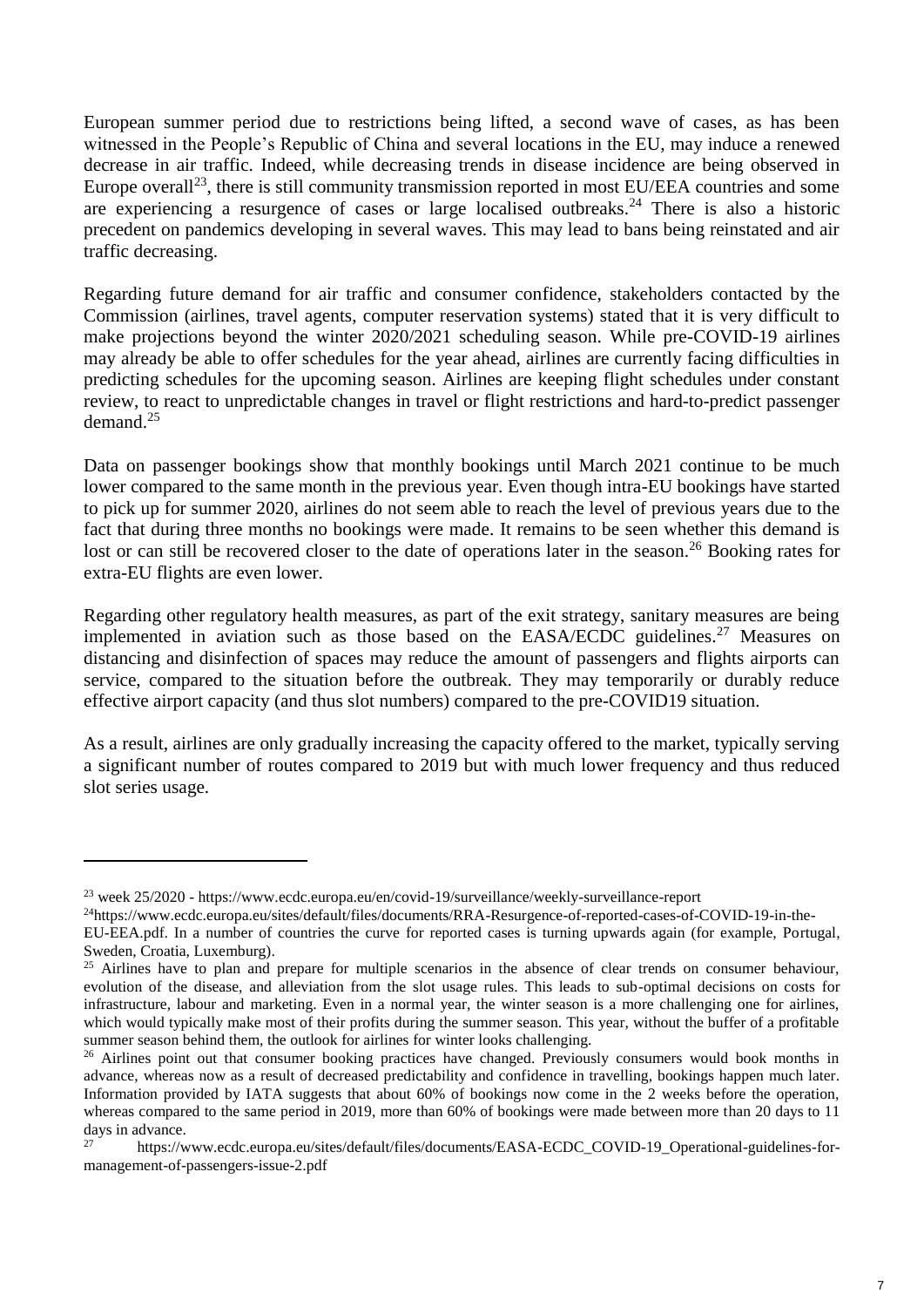The foregoing suggests that air traffic levels in 2020 will not return to 2019 levels. The outlook beyond 2020 is highly uncertain, but the trend of resurging cases and the need to maintain sanitary containment measures suggest that air traffic will not reach 2019 levels soon.

# 3. Maintaining the best possible use of airport capacity

Since the slot waiver was adopted the Commission has been in close contact with the main stakeholder groups, airlines, airports and slot-coordinators to monitor the implementation of the measure. This has shown that the measure resulted in certain shortcomings.

#### **Advanced hand-back of slots**

Article 10a(3) of the Slot Regulation in the version of Regulation (EU) 2020/459 makes the waiver under this Article conditional for the air carrier concerned to make unused slots available to the coordinator, for reallocation to other carriers. While recital 7 refers to the concept of carriers acting "without delay", Article 10a(3) sets no specific time limit. In a letter of 16 April 2020 to airlines, airports and slot-coordinators, the Commission services strongly encouraged carriers to hand back slots at least two weeks before the originally planned day of operation. The aim was to fully preserve the objective of the waiver, while optimising the use of airport capacity where possible. Air carriers handing back slots at a sufficiently early stage would not lose their historic rights, but airport capacity would not be wasted unnecessarily either. Some experience shows the benefits thereof. For example, cargo operations were enabled to make use of slots handed back by air carriers that normally would have used them for passenger services. Several airlines providing feedback to the Commission have stated that they have been able to request slots form the pool without difficulty, to offer services at different timings or, in some instances, for new routes.

The European Airport Coordinators Association (EUACA) has monitored the slot hand-back practice and timing at a number of airports**.** <sup>28</sup> The data gathered shows that very late cancellations and slothandbacks, less than one week in advance, were made predominantly by airlines for flights scheduled in March. Gradually air carriers started to hand-back slots earlier and by mid-June 2020 the majority of slots at the selected airports were handed back between 3 weeks before the scheduled date of operations and earlier, but a significant portion  $(34,6%)$  was still handed back later.<sup>29</sup>

While for cargo operations stakeholders generally indicated that such operations could be planned shortly in advance, for commercial passenger flights there was broad consensus that more time is needed to plan these. On the one hand, this suggests that if airlines consistently hand-back slots sufficiently early in advance, perhaps more airlines would be able to plan and to use those slots on a temporary basis to operate different services. This would be beneficial for passengers and more generally for maintaining connectivity. On the other hand, some airlines point out that passenger booking behaviour has changed significantly and, as explained above, passengers now decide within four weeks before the scheduled day of operations whether to book a flight or not. These airlines

1

<sup>&</sup>lt;sup>28</sup> Data was collected by EUACA from the following airports: Amsterdam (NL); Stockholm Arlanda (SE); Barcelona, Palma de Mallorca, Madrid, Las Palmas (ES); Brussels (BE); Paris Charles de Gaulle. Lyon, Nice, Nantes (FR); Dusseldorf, Frankfurt (DE); Faro, Funchal, Lisbon, Porto, Ponta Delgada (PT); Graz Innsbruck, Klagenfurt, Linz, Vienna, Salzburg (AT); Helsinki (FI); Heraklion (EL); Krakow, Warsaw (PL); Larnaca (CY); London Heathrow, London Stansted (UK); Oslo (NO); Prague (CZ); Sofia (BG)

<sup>29</sup> <https://www.euaca.org/FNewsDetail.aspx?id=388&popup=1>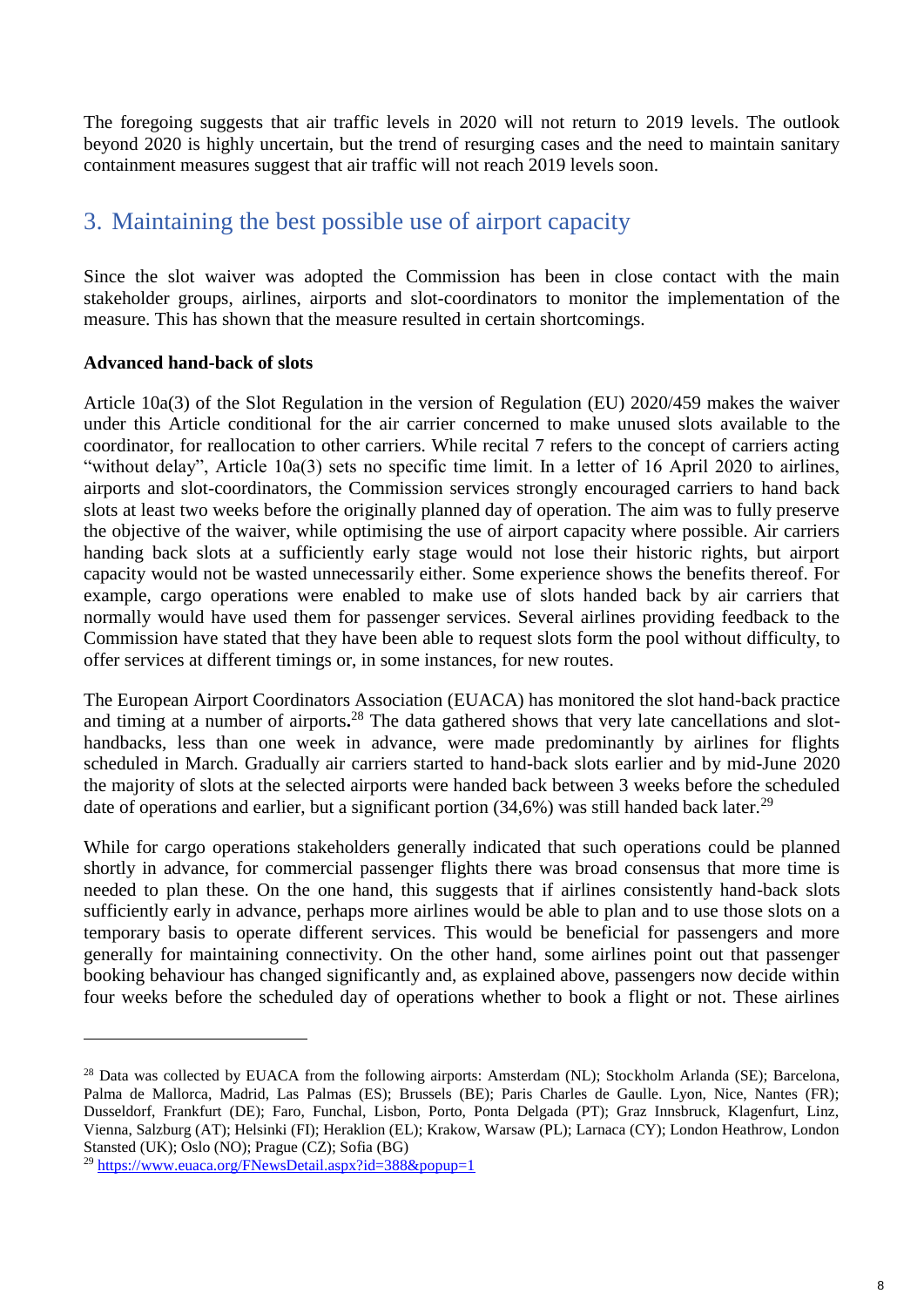argue that they do not have sufficient visibility of a flights' load factor four weeks in advance to make an informed decision of whether to operate it or hand-back the slot.

#### **Difficulty for airports, and airport services providers to plan operations effectively**

Airports providing feedback to the Commission have argued that the closer to the planned date of operations slots are returned, the more difficult and costly it is for them to plan their operations. Planning involves considerations about staff, opening of infrastructure and related services (e.g. security equipment and staff, terminal capacity, air bridge operations, cleaning staff, electricity, It systems). Lower traffic volumes than expected will result in higher costs for airports than necessary, whereas higher traffic volumes at short notice may result in understaffing and difficulty in planning social distancing and sanitary measures. Both result in significant costs to airports.

#### **Risks that competition is excluded from airports**

Slot allocation for the winter 2020/2021 scheduling season will have taken place in the knowledge that the season will be marked as one of recovery from the effects of the coronavirus and that further unpredictable changes in demand might still occur in the coming months. Airlines, being aware of the possibility of an extension of the waiver during the period slot allocation may request slots for the purpose of increasing their slot portfolio. Airlines may request a number of slots higher than the number corresponding to their historic rights. Thanks to the waiver, there would be no need, to operate them for obtaining the same slots in the next equivalent season Further, instead of freeing slots they are not using, they may exclude entry into the market by competitors. This is especially problematic where airlines already announced they do not intend to operate their slots at all or cannot any longer operate them because they decided to permanently reduce their fleet and their staff.

An assessment of the situation should also address the risk that coming seasons may witness a structural reduction in capacity placed on the market by airlines, whether through the retirement of aircraft or as a result of market exit. The market may stabilise at a lower level than that witnessed in 2019, and the question arises at what point airlines should be required to adapt to the reduced traffic situation caused by the pandemic through the reinstatement of the 80/20 use-it-or-lost-it rule.

## 4. Conclusions

At this moment in time, despite a gradual increase, air traffic levels are still low compared to the same period in 2019. Despite the difficulties in accurately predicting the recovery path of air traffic levels, it is reasonable to expect that it will not return to pre-COVID levels in the near future. Government restrictions on travel and flights to/from certain destinations, sanitary measures allowing for safe travel, and consumer confidence, will be key factors. The downturn in traffic and the recovery path are closely linked to the outbreak of COVID-19. The conditions in Article 10a(4) described in the introduction to extend the waiver by delegated act beyond the summer 2020 scheduling season are thus met.

However, certain shortcomings have been identified with the functioning of the current measures, which may warrant further reflection on the appropriate policy response.